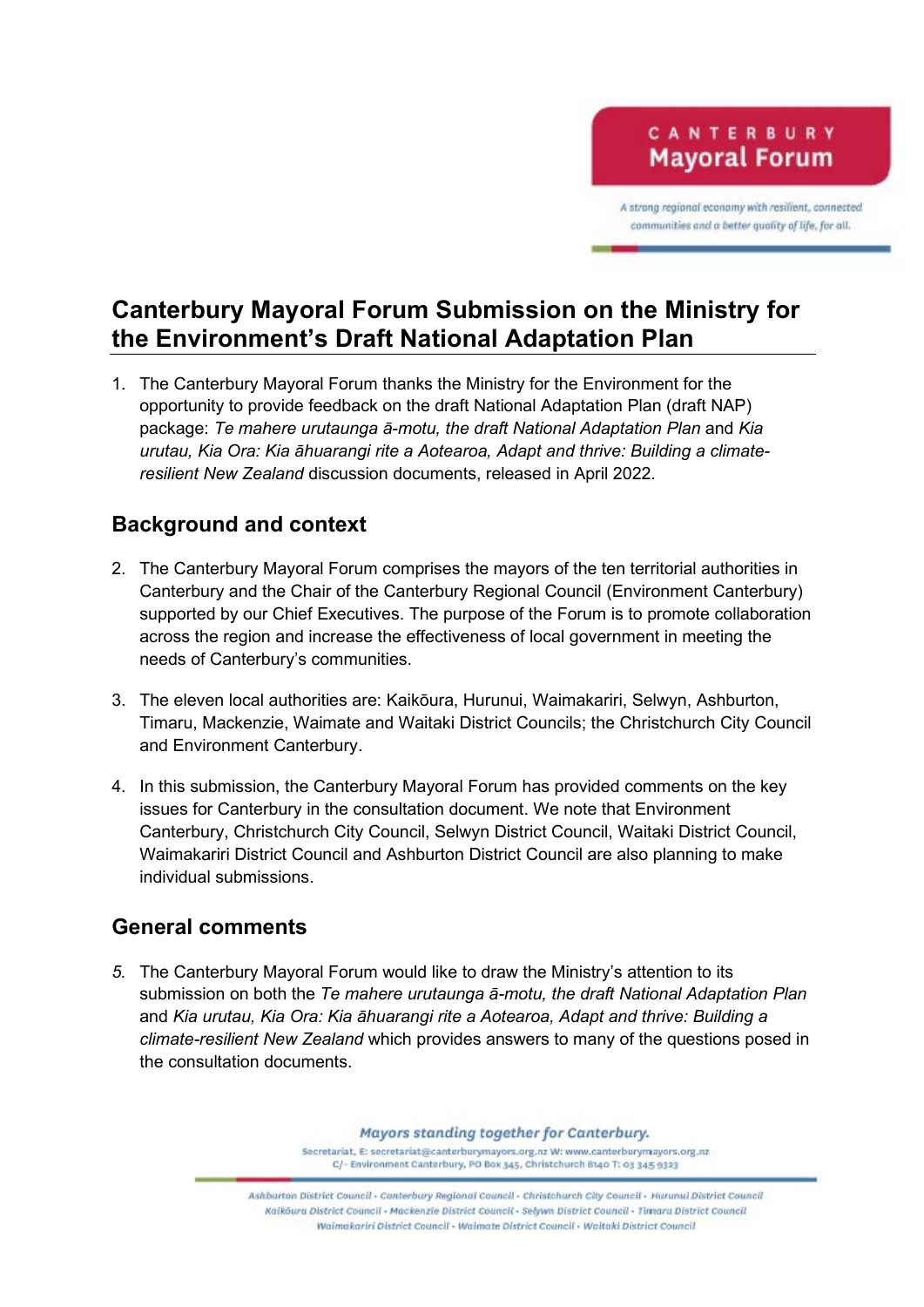- 6. The Canterbury Mayoral Forum's response to the consultation questions is structured under the eight key themes of the consultation document *Te mahere urutaunga ā-motu, the draft National Adaptation Plan* (**Part 1**)*,* and includes separate comments on the consultation document *Kia urutau, Kia Ora: Kia āhuarangi rite a Aotearoa, Adapt and thrive: Building a climate-resilient New Zealand* (**Part 2**).
- 7. The Canterbury Mayoral Forum supports the intent of the draft National Adaptation Plan and the need for national direction on climate adaptation action in Aotearoa. We support and encourage the National Adaptation Plan to work with the National Emissions Reduction Plan as the cornerstones of climate action in Aotearoa.
- 8. The Canterbury Mayoral Forum has just completed its first-ever detailed climate change risk assessment (the Canterbury Climate Change Risk Assessment), identifying priority risks and opportunities from climate change to Waitaha/Canterbury's natural and built environment, social, cultural, economic and governance systems.
- 9. A key deliverable has been the development of a new Ngāi Tahutanga-informed climate change integrated framework for assessing climate change risks to which Ngāi Tahu gifted the name *Te Tūtei o te Hau – Surveillance of the Wind* (see figure below). This integrated framework incorporates key aspects of the national climate change risk assessment framework, interconnected risks (the first in New Zealand), Ngāi Tahu values, and Mātauranga Māori.
- 10. Our risk assessment shows climate change risks increasing between now and 2100 across the Waitaha / Canterbury region. The highest risks to 2100 include those to Rerenga Rauropi (Biodiversity), Wai (Water), (Ngā Waihanga (Infrastructure services), and Hapori (Sense of community). Present-day risks that are rated extreme include those to water supply (both ground and surface water) due to increased dry conditions, and housing and communities due to flooding. Further detail can be found in the risk assessment report [\[Canterbury Climate Change Risk Assessment\]](https://www.canterburymayors.org.nz/wp-content/uploads/Canterbury-CCRA-Report_FINAL_V5.0.pdf).
- 11. The projected increase in the intensity and frequency of extreme events means that disruptions and costs are expected to increase. The Canterbury Mayoral Forum recognises and supports the need for central government to act in several areas to help facilitate the growing role of regional councils and ease the funding burden on ratepayers. There is a need for mechanisms to ensure that the costs of climate change adaptation are shared equitably, both inter-generationally and intra-generationally.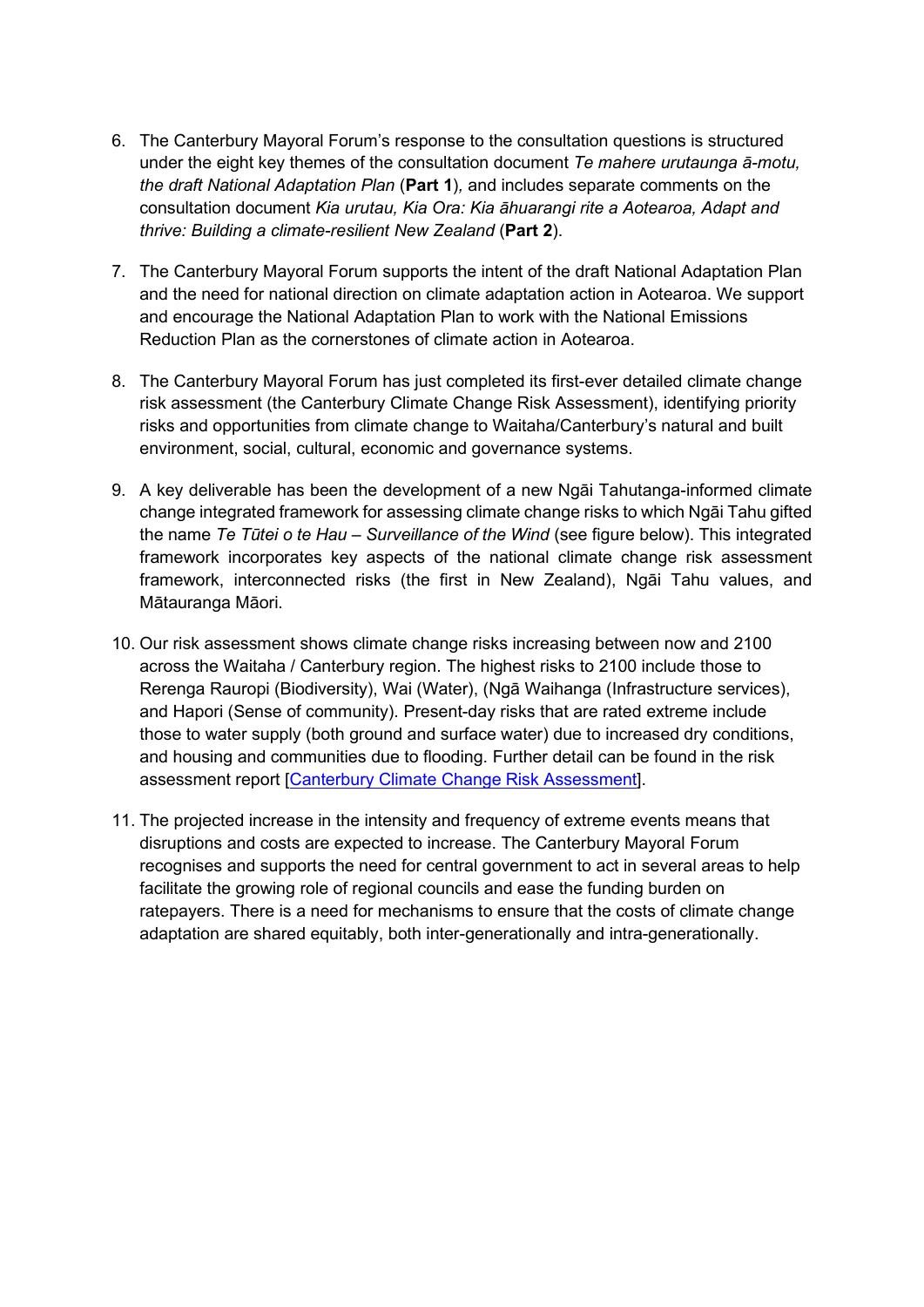

*Figure 1: Visual summary of risks in the different values to Canterbury in the present, 2050 and 2100. Note, due to the social nature of the ngā pono - Rangatiratanga (Governance) the risks in this category were assessed qualitatively and not ordered.*

12. With such climate futures, the Canterbury Mayoral Forum supports and encourages a bold and ambitious national response that acts with the urgency and practicality required to address Aotearoa and the world's climate emergency.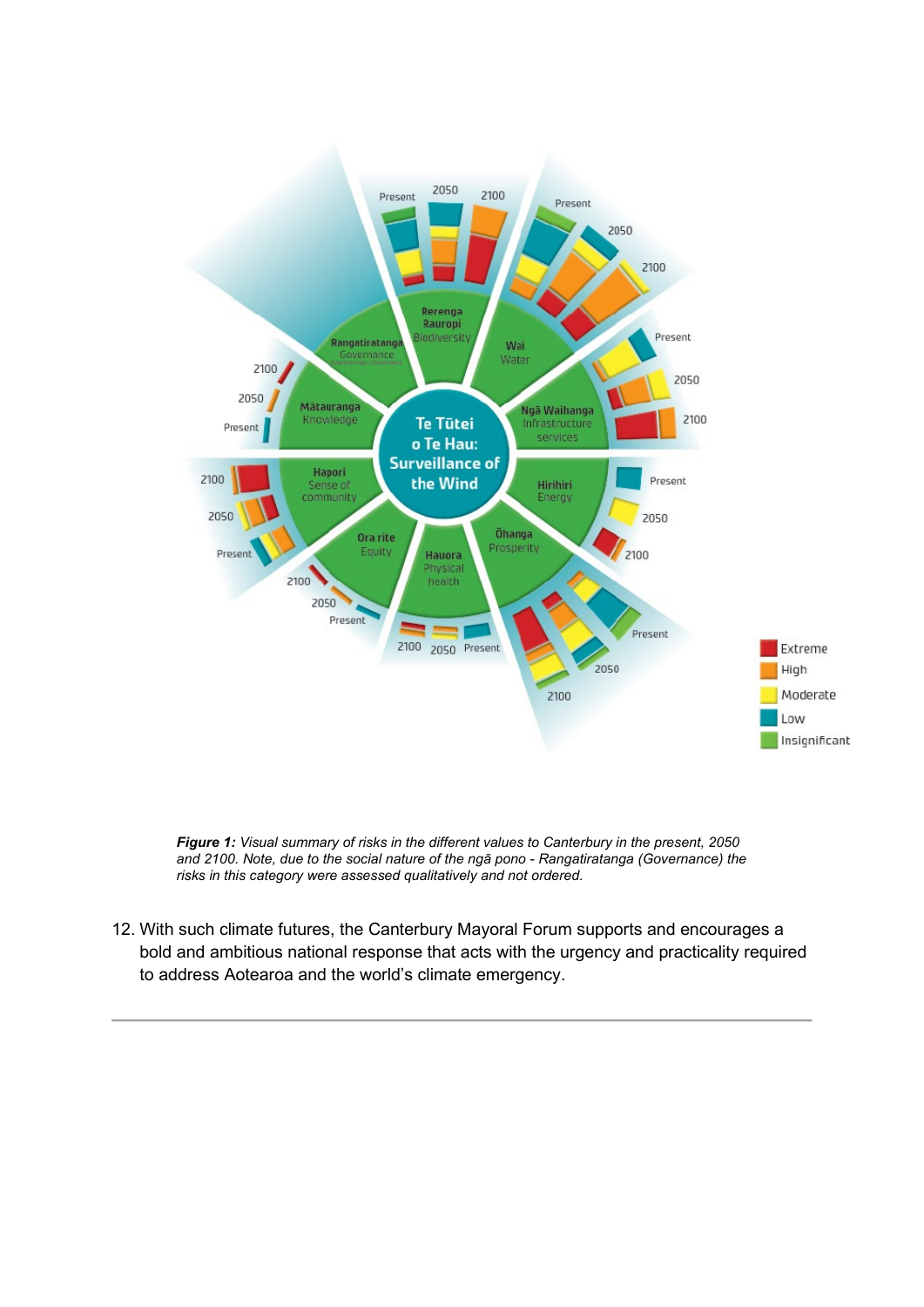## **Part 1: Comments under the key themes of** *Te mahere urutaunga āmotu, the draft National Adaptation Plan*

### **General comments**

- 13. Besides a brief note on transitional challenges for the private sector, the draft NAP exclusively covers biophysical risks. While we recognise that this aligns with the scope of the National Climate Change Risk Assessment, local government is likely to face significant transition risks such as litigation, change in policy direction and adverse effects on investment portfolios. We therefore urge government to include both a narrative and corresponding actions on how to address transitional risks across all sectors besides businesses.
- 14. We strongly encourage the Ministry to create a more deliberate link between upcoming adaptation and mitigation work through the National Adaptation Plan and the National Emissions Reduction Plan. This should include how government will support wider sustainability achievements of outcomes sought through Agenda 2030 for the Sustainable Development Goals.
- 15. The Canterbury Mayoral Forum highlights the need for clearer direction on how government strategies and plans will integrate climate action under focus area 3 (embed climate resilience across government strategies and policies) and how these link to the National Emissions Reduction Plan goals and be audited to ensure compliance and minimise conflicting objectives and maladaptation.
- 16. Beyond what is outlined in the draft NAP we emphasise that greater collaboration and cooperation with all relevant stakeholders, including private stakeholders, in the process of national adaptation planning will be crucial to have the most widespread and long-term benefit for New Zealand.

#### **System-wide actions**

- 17. The Canterbury Mayoral Forum agrees with the objectives set out in this chapter and the factors holding up fast tracking of adaptation planning.
- 18. The draft NAP focuses on three key areas
	- a. reform institutions
	- b. provide data, information and guidance and
	- c. embed climate resilience across government strategies and policies.

The Canterbury Mayoral Forum emphasises that all three areas are critical to achieving a holistic response to climate change adaptation, and one cannot be considered above the others.

19. Given the different timelines and workstreams for development of four major government reform programmes, such as the Resource Management Reform, the Future for Local Government Reform, the Three Waters Reform and the Emergency Management Act,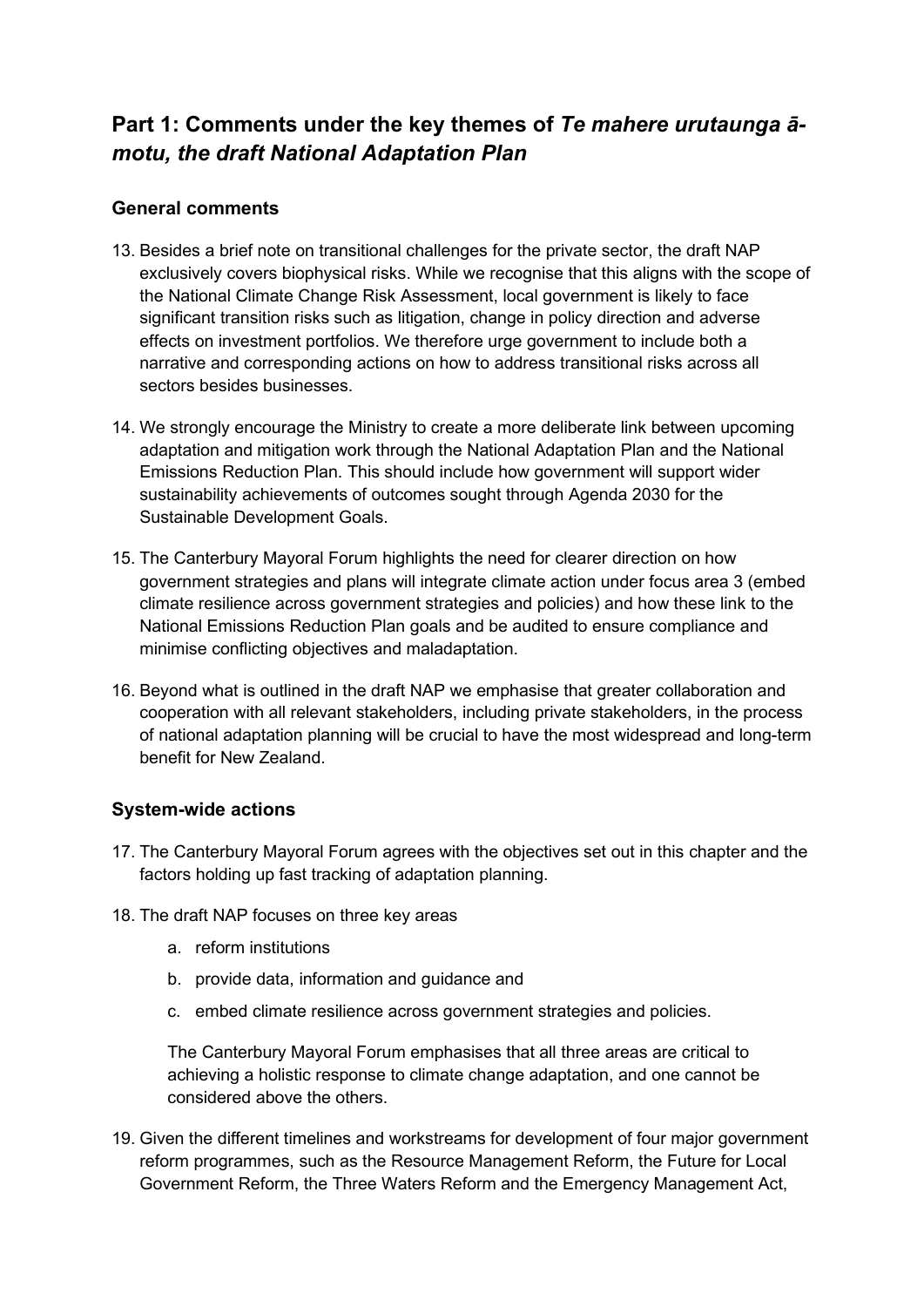there is high potential for lack of integration between these system components. We are not currently convinced that climate change will be sufficiently and consistently factored into these reforms and encourage the NAP to provide guidance or identify an action to develop guidance on how climate change should and will be considered in these reforms.

- 20. The upcoming Emergency Management Bill is likely going to place responsibilities on local government to increasingly prioritise risk equity and resilience amongst communities disproportionately impacted by climate change. We encourage the Ministry to ensure that the climate change, emergency management and sustainable development law and policy support each other and are not designed in isolation.
- 21. We also emphasise the need to strongly link the National Disaster Resilience Strategy 2019-29 to the National Adaptation Plan and ongoing climate adaptation legislation.
- 22. The Canterbury Mayoral Forum agrees that we all have a role to play in building resilience to climate change and that some New Zealanders may be more affected and less able to respond. Key actions that are essential to adapt to climate change are
	- a. availability of reliable information to accurately quantify the extent of impact
	- b. legislation and funding to support adaptation action
	- c. collaboration with various stakeholders to carry out an inclusive and just transition.
- 23. We particularly emphasise the strong need for an inclusive and just transition for New Zealand's rural and agricultural communities. We note a collaborative and inclusive approach to implementing the actions set out in the draft NAP would help to ensure that existing inequities are not exacerbated.
- 24. We acknowledge and agree with the statement made in the draft NAP, that the costs of adapting to climate change cannot be covered solely by central government. Local government has a key role to play in adaptation planning, however, funding mechanisms currently available to local government are insufficient to meet the challenge of climate change. The government must explore new funding mechanisms or changes to existing ones as critical actions in the NAP, to enable local government to play an appropriate role in climate change adaptation.
- 25. We agree that a taxonomy of 'green activities' for New Zealand would support unlocking investment for climate resilience, especially in the mitigation space. We urge the draft NAP to include more detail on how these investments will support adaptation planning.
- 26. The question of inter-generational and intra-generational equity in response to who pays for the cost of adaption measures such as managed retreat has not been fully explored in the draft NAP. While the Canterbury Mayoral Forum agrees that those benefiting the most from adaptation options should be contributing, we recognise a major equity issue and are concerned that the burden of adaptation costs will fall on those least able to afford it.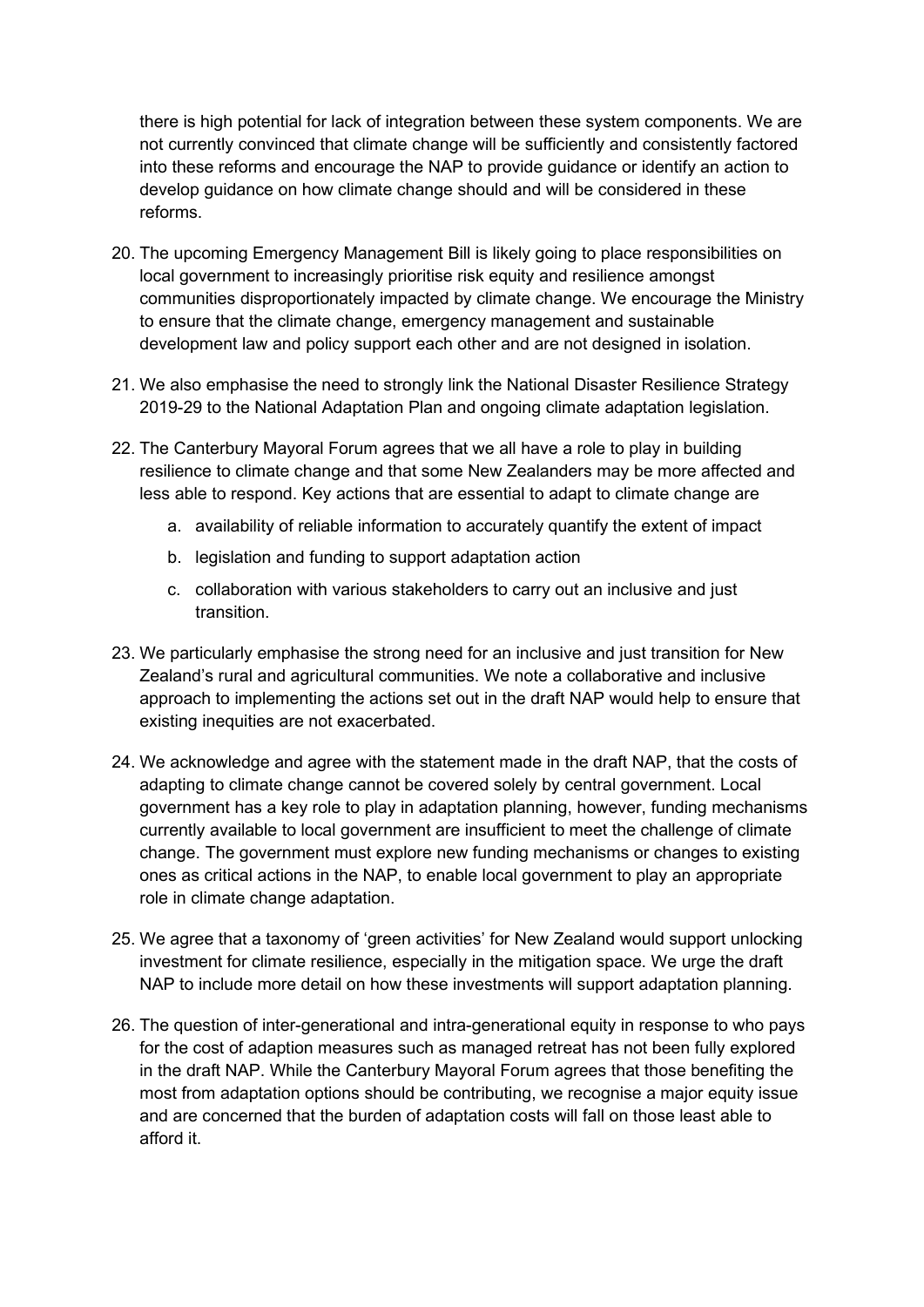- 27. The Canterbury Mayoral Form agrees that there are economic opportunities in adapting to a changing climate. Central government has a leading role to play in harnessing these opportunities, given its direct control on functions such as environment health, tourism, business and more. We encourage the government to interact with local government on all such initiatives and include climate change opportunities in adaptation planning and the National Adaptation Plan.
- 28. The Canterbury Mayoral Forum agrees that the new tools, guidance and methodologies set out in this chapter will be useful. We suggest a faster and staged delivery of the Adaptation Information Portal and integration with regional initiatives to develop adaptation information given its importance in beginning the conversation on understanding impacts and taking action.

#### **Homes, buildings and places**

- 29. We strongly agree with the need to make homes, buildings and places resilient to the changing climate change, in order to allow people and communities to thrive. While we broadly agree with the objectives and actions set out in this chapter, we suggest that more robust measures – not just encouragement – should be developed to ensure the building sector, as well as regional and urban planning, adequately factor in climate change adaptation.
- 30. We note the reference in this chapter to the system-wide reforms that will encourage a more long-term and proactive view that better accounts for climate change. This includes the resource management reforms that will require spatial planning at the regional level. We wish to reaffirm our strong support for a strengthened partnership approach between central government, local government and mana whenua to develop plans for how places will grow and change in the future in the context of the significant opportunities and challenges we face – with our response to climate change being the most significant challenge we face.
- 31. We suggest the important role of taking a partnership approach to develop long-term spatial plans, both for regions and major urban areas across the country, should be further highlighted in this chapter. The development of these plans and subsequent implementation of joint work programmes will require enduring partnerships between central government, local government and mana whenua to be successful.

#### **Infrastructure**

- 32. The Canterbury Mayoral Forum fully supports government action to prepare infrastructure for a changing climate in Aotearoa as well as the outcome statements and objectives. We acknowledge the identification of actions in the draft NAP to support adaptation across all infrastructure types and regions in Aotearoa.
- 33. To further prepare Aotearoa's infrastructure to a changing climate, we encourage government to also factor in new water entities into adaptation planning processes.
- 34. The draft NAP has identified several actions to support adaptation in all infrastructure types and all regions of Aotearoa. We note that while we can have a comprehensive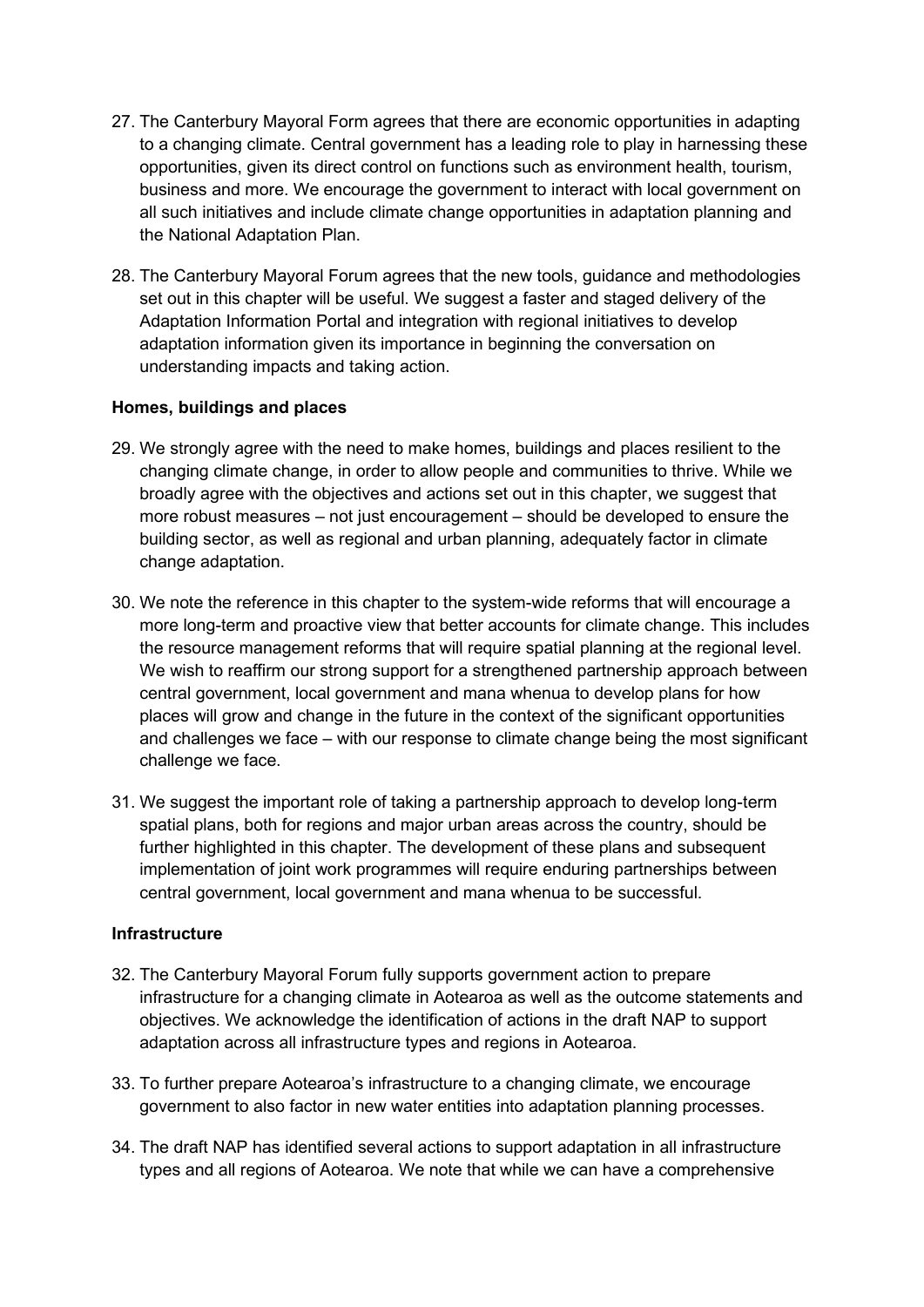understanding of risks, there is a strong need for tools to gradually de-escalate investment in at-risk areas and to strategically signal and implement level of service decreases in these areas. It is crucial to have a clear line of sight well into the future so that actors in the system can gradually reduce their risk profile over time and know what to expect well in advance.

- 35. We emphasise that the proposed resilience standard or code for infrastructure should be mandatory for all new infrastructure built by a specific date. We strongly discourage any further investment in at-risk assets and encourage considering at-risk assets in our maintenance programmes as soon as possible. Infrastructure asset managers value certainty and planning for the long-term, and expenditure is planned out 30 to 50 years in advance. We note that adapting our infrastructure to a changing climate is near-term in infrastructure planning terms and emphasise the need to apply a long-term planning lens.
- 36. While we acknowledge the actions set out for infrastructure are a good start, we are concerned that current funding and financing tools are inadequate for infrastructure providers to begin adapting their existing networks to respond to climate risk. We encourage considering infrastructure funding and financing more closely.
- 37. We consider non-built solutions (e.g. changing the way we collect transport revenues or integrating transport and land use to drive down congestion) should be considered ahead of physical changes to infrastructure. Infrastructure is expensive to build and maintain. Much of our infrastructure is long-lived, lasting in excess of 50 to 100 years, and similarly has a long-lasting influence on human behaviour. Considering non-built solutions first reduces the risk of over-investing in potentially stranded assets and allows infrastructure providers to be more adaptive and responsive to emerging risks.

#### **Communities**

- 38. The Canterbury Mayoral Forum strongly supports applying an equity lens, both intergenerationally and across currently vulnerable people. In Waitaha/Canterbury some of our poorer communities are based in settlements near lagoons and river mouths. These communities are already impacted by climate change-induced flooding and coastal inundation. More tools and support are needed to support councils to have meaningful and authentic conversations with them about future viabilities of their communities.
- 39. We support the development of a Health National Adaptation Plan and strongly encourage a particular focus on mental health, especially for young people. Mental health risks of climate change were identified in the Canterbury Climate Change Risk Assessment as a high risk and should be mitigated.
- 40. To the actions set out in this chapter we note that local government and iwi need much greater support to engage with schools to ensure that the action to 'strengthen teaching and learning related to climate change' is complemented by local information and knowledge as part of the localised curriculum objectives of the National Curriculum framework.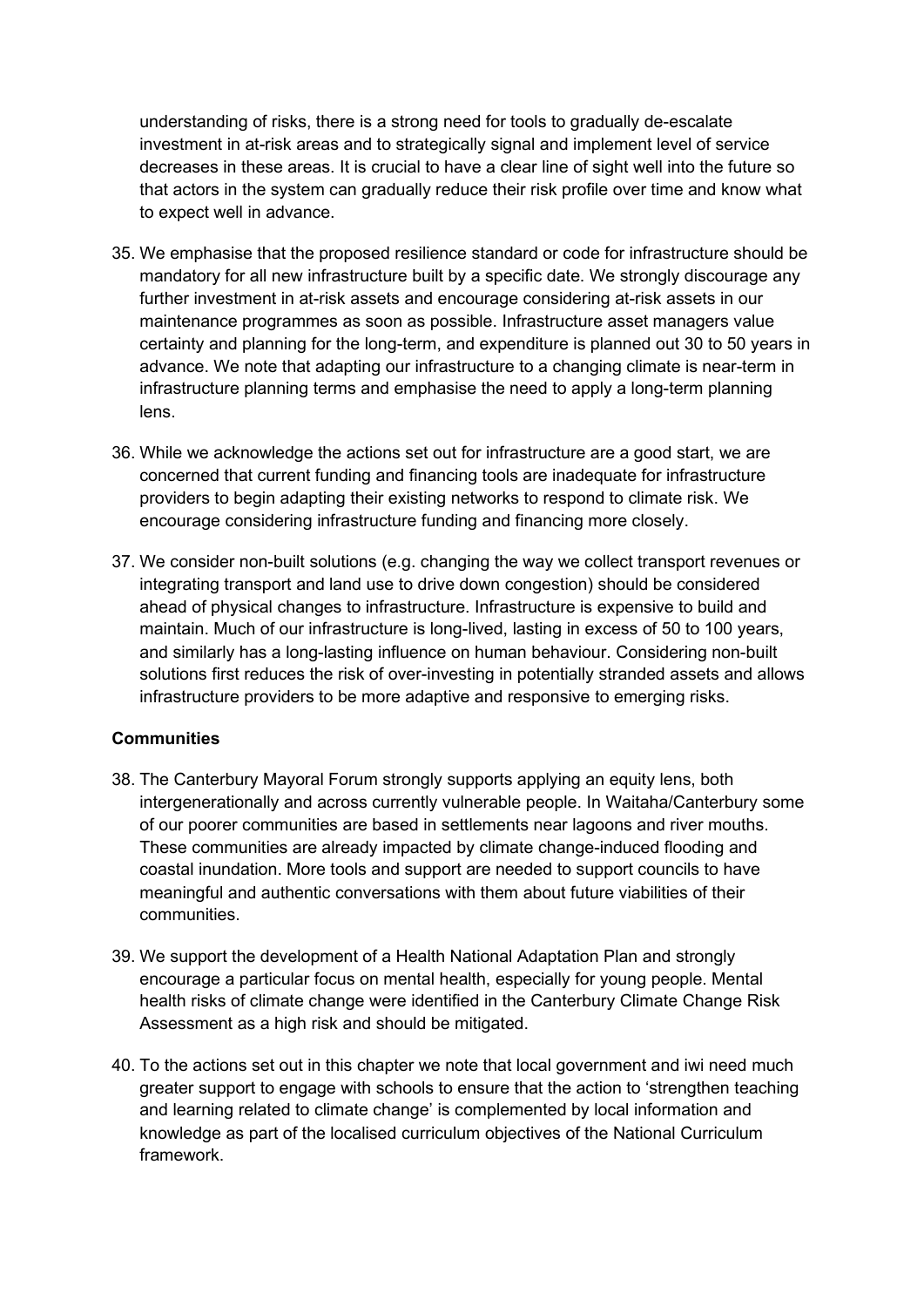#### **Economy and financial system**

41. To the actions set out in this chapter, we emphasise that unlocking investment in climate resilience is critical and therefore important to ensure the costs are shared equitably through incentives and disincentives in fiscal and financial settings.

#### **Research strategy**

- 42. Climate change will also present possible economic, social, and environmental opportunities in several sectors. Both the "Economy and Financial System" and the "Research strategy" outcome areas in the draft NAP have not mentioned any intent by Government to investigate these opportunities across some economic growth and wellbeing sectors in New Zealand e.g., Agriculture and Tourism. We urge government to prioritise investments into the research and development of actions on opportunities in the draft NAP.
- 43. Following the completion of our first Canterbury Climate Change Risk Assessment based on the processes outlined in *He kupu ārahi mō te aromatawai tūraru huringa āhuarangi ā-rohe / A guide to local climate change risk assessments*, we have identified a significant data gap on the socio-economic impacts of the identified risks. We therefore urge government to address this data gap and include this aspect in its final Plan.

## **Part 2: specific comments on managed retreat which will inform the initial stages of policy development for the Climate Adaptation Act**

## **General Comments – Climate Change Adaptation Act and Managed Retreat**

- 44. We support the government being proactive in how we consider managed retreat as an adaption option. Based on experiences in Waitaha/Canterbury, such as the red zoning after the 2010/11 Canterbury Earthquake Sequence we know how incredibly stressful and complex for communities a voluntary relocation process can be, and for local government the need to balance community wellbeing and the provision of services in areas which have elevated levels of risk. We note that planning changes are not instantaneous, and people will remain in an area beyond when a plan says existing use should be extinguished.
- 45. Across all government literature there has not been a clear and consistent definition on managed retreat. We support the conclusion of the National Science Challenge: Resilience to Natures Challenges 20[1](#page-7-0)7 Report<sup>1</sup> that "to enable robust and clear interpretation of the approach across New Zealand, a definition of managed retreat at the national level is paramount". We would also stress a clear component of managed retreat is the strategic, planned, and pre-meditated nature of the movement.

<span id="page-7-0"></span><sup>1</sup> Hanna, C., White, I., Glavovic, B. (2017). Managed retreat in New Zealand: revealing the terminology, approaches and direction of local planning instruments. Report for the National Science Challenge: Resilience to Natures Challenges, University of Waikato, New Zealand.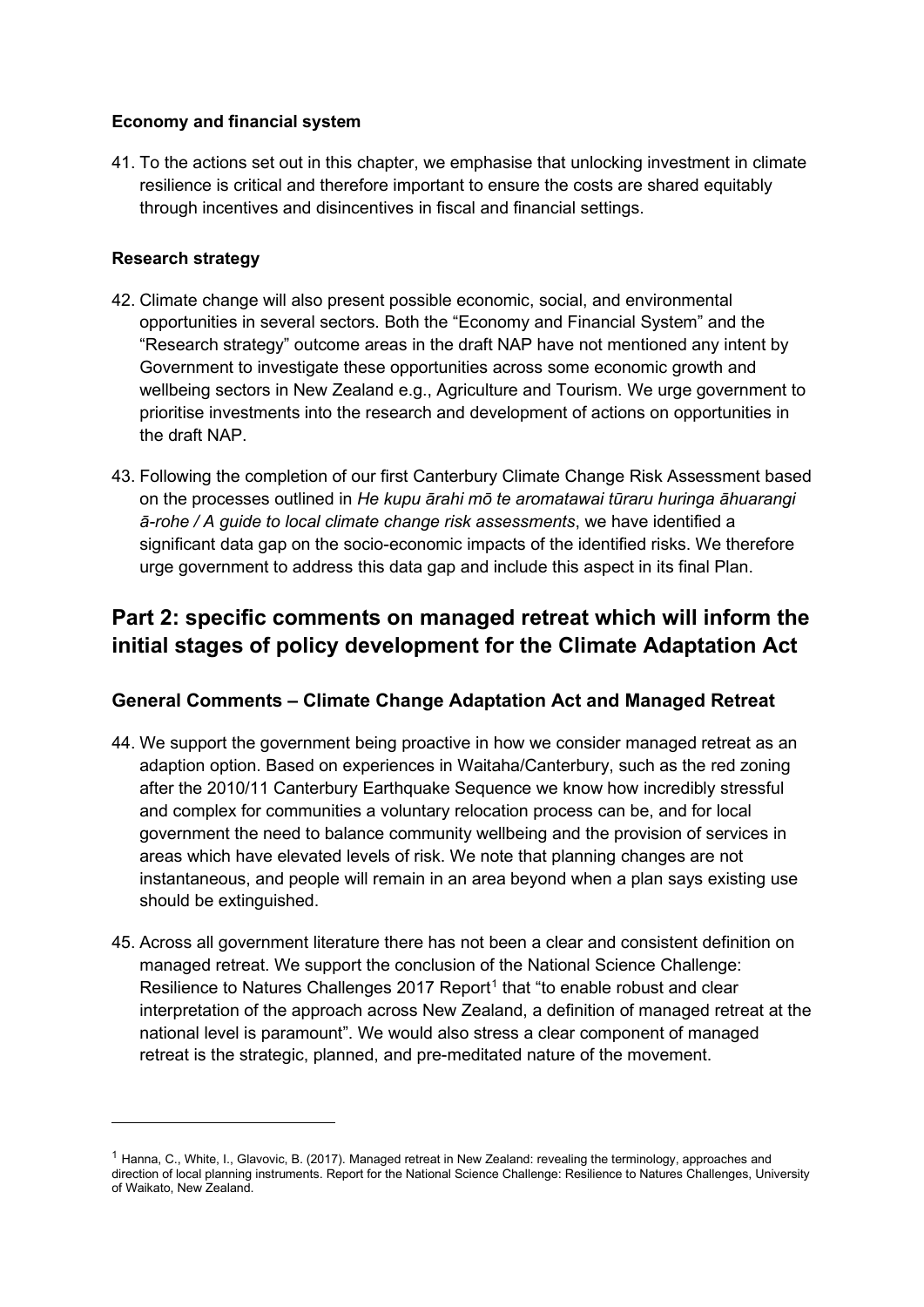### **Principles and Process for managed retreat**

- *46.* We support the objectives and principles of the legislation set out in the consultation document *Kia urutau, Kia Ora: Kia āhuarangi rite a Aotearoa, Adapt and thrive: Building a climate-resilient New Zealand.*
- 47. We note that managed retreat is not the only adaptation option and encourage dynamic adaptation pathways to be developed in collaboration with the local community. We support a process that places communities at the heart of discussions and works with local government, communities and mana whenua as partners in climate change action.
- 48. Community wellbeing support for the receiving community is as important as support for the displaced community and we encourage the principles to include community engagement with both groups.
- 49. We note that climate change is only one of a number of issues facing New Zealand and that areas face complex risk profiles. For example, an area exposed to low flooding risk may be exposed to a high geotechnical risk or high risk to freshwater quality and quantity. We recommend the inclusion of a principle to consider risk holistically and for a no-regrets scenario.
- 50. We support a process of adaptation which is dynamic, locality-specific, aligned with international best practice, and ultimately enhances community wellbeing.
- 51. We have some concerns on the objectives and principles related to funding responsibilities, particularly the balance between central government and local government funding, as expressed in paragraph 24.
- 52. The success or failure of a managed retreat framework will depend on how successfully the whole system integrates these mechanisms across all major government reforms. The timeline dislocations of these reforms provide limited opportunity to assess the reformed system holistically.
- 53. We support the inclusion of a specific reference to mana whenua to 'Stage A/Initiation' and 'Stage B/Planning' in keeping with Te Tiriti and in recognition of the connection mana whenua have with the land.

### **Roles and Responsibilities for managed retreat**

- 54. We suggest that central government and regional councils have a joint responsibility with district councils for the development, provision and interpretation of data to support adaptation.
- 55. Across the regional sector we note a lack of detailed information on community vulnerability and exposure to climate-induced natural hazards. This information is needed to identify areas where adaptation planning is urgently needed. We encourage increased emphasis on work to support vulnerability-based information to allow for highquality community discussion, decision making and prioritisation for high-risk areas.